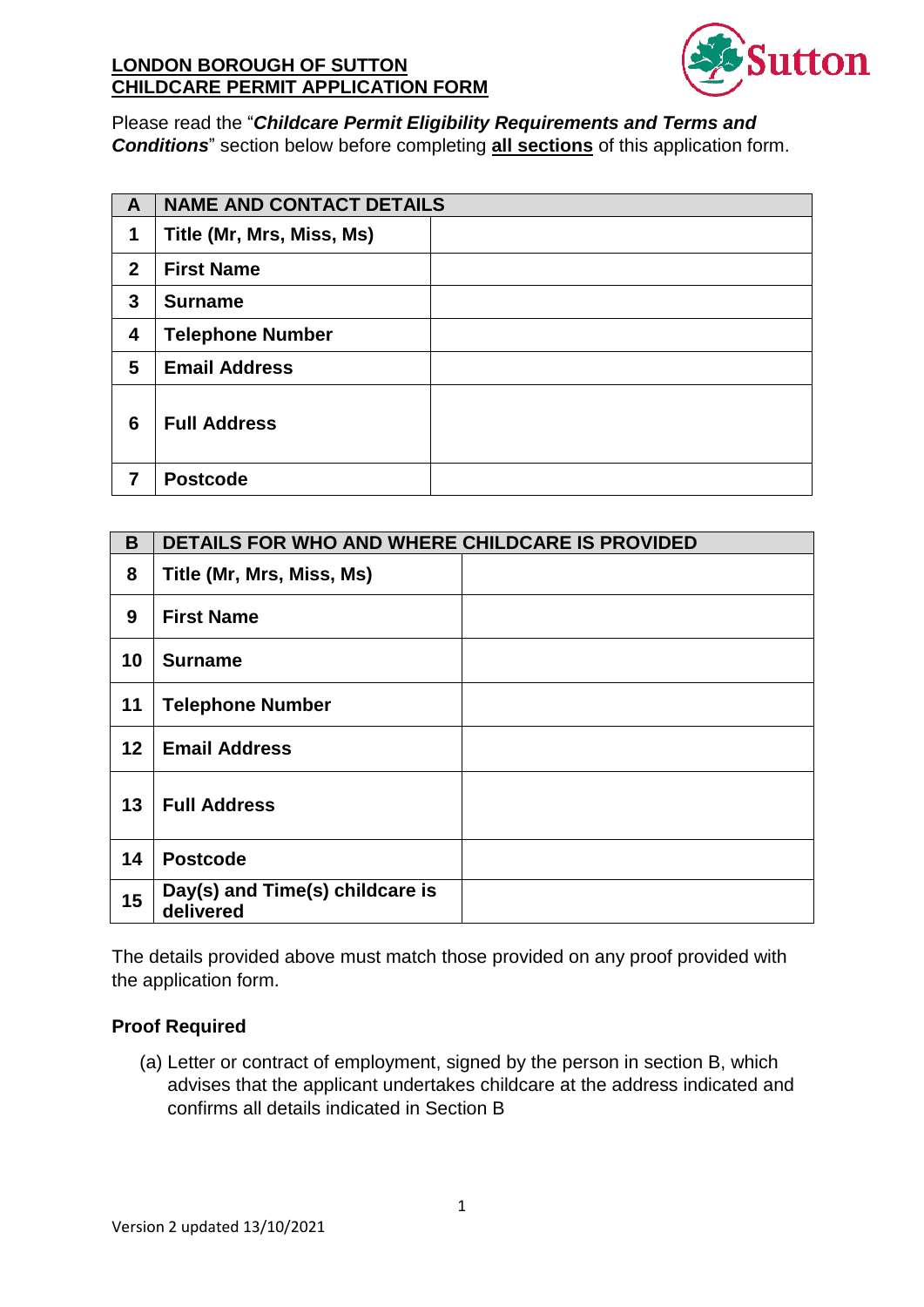

| C  | <b>VEHICLE DETAILS</b>                                                                 |                           |                                                                                                       |  |               |           |                 |  |
|----|----------------------------------------------------------------------------------------|---------------------------|-------------------------------------------------------------------------------------------------------|--|---------------|-----------|-----------------|--|
| 16 | <b>Vehicle Registration Number</b>                                                     |                           |                                                                                                       |  |               |           |                 |  |
| 17 | I own the vehicle? (tick)                                                              |                           | <b>YES</b>                                                                                            |  |               | <b>NO</b> |                 |  |
| 18 | <b>Vehicle Type Approval (tick)</b>                                                    |                           | $L1-L7$                                                                                               |  | M1            |           | <b>N1</b>       |  |
|    |                                                                                        | <b>NORMAL</b>             | <b>Petrol</b>                                                                                         |  | <b>Diesel</b> |           |                 |  |
|    | <b>Fuel Type</b>                                                                       | <b>ALTERNATIVE</b>        | <b>Hybrid</b>                                                                                         |  | Gas           |           | <b>Electric</b> |  |
| 19 | (please tick)                                                                          | <b>OTHER</b><br>(specify) |                                                                                                       |  |               |           |                 |  |
| 20 | <b>CO2 Emissions (g/km)</b>                                                            |                           |                                                                                                       |  |               |           |                 |  |
| 21 | <b>Vehicle Make</b>                                                                    |                           |                                                                                                       |  |               |           |                 |  |
| 22 | <b>Vehicle Model</b>                                                                   |                           |                                                                                                       |  |               |           |                 |  |
| 23 | <b>Vehicle Colour</b>                                                                  |                           |                                                                                                       |  |               |           |                 |  |
| 24 | Please confirm that your vehicle<br>meets the height and length<br>restrictions (tick) |                           | <b>YES</b>                                                                                            |  | <b>NO</b>     |           |                 |  |
|    |                                                                                        |                           | The vehicle cannot exceed an overall<br>height of 2.28 metres and an overall<br>length of 5.25 metres |  |               |           |                 |  |

#### Proof that you are the registered keeper of the vehicle - we will only accept:

- (a) a copy of the vehicle registration document  $(V5)$  showing the address included on the application or
- (b) an insurance document showing you as the policy holder with the address and vehicle details included on the application.

#### If you are applying for a permit for a company car - we will only accept:

(a) headed company notepaper from the company secretary (not the applicant) confirming that you have sole use of the vehicle (stating the vehicle registration number) which is kept at the address included on the application.

The Council will undertake periodic checks against all details provided in this application to ensure they are correct during the lifetime of the permit. We may require you to provide additional information, at any time during the period of permit validity, to confirm this information and reserve the right to cancel the permit should the information not be provided or if it is found that any of the information is not correct or no longer meets the criteria.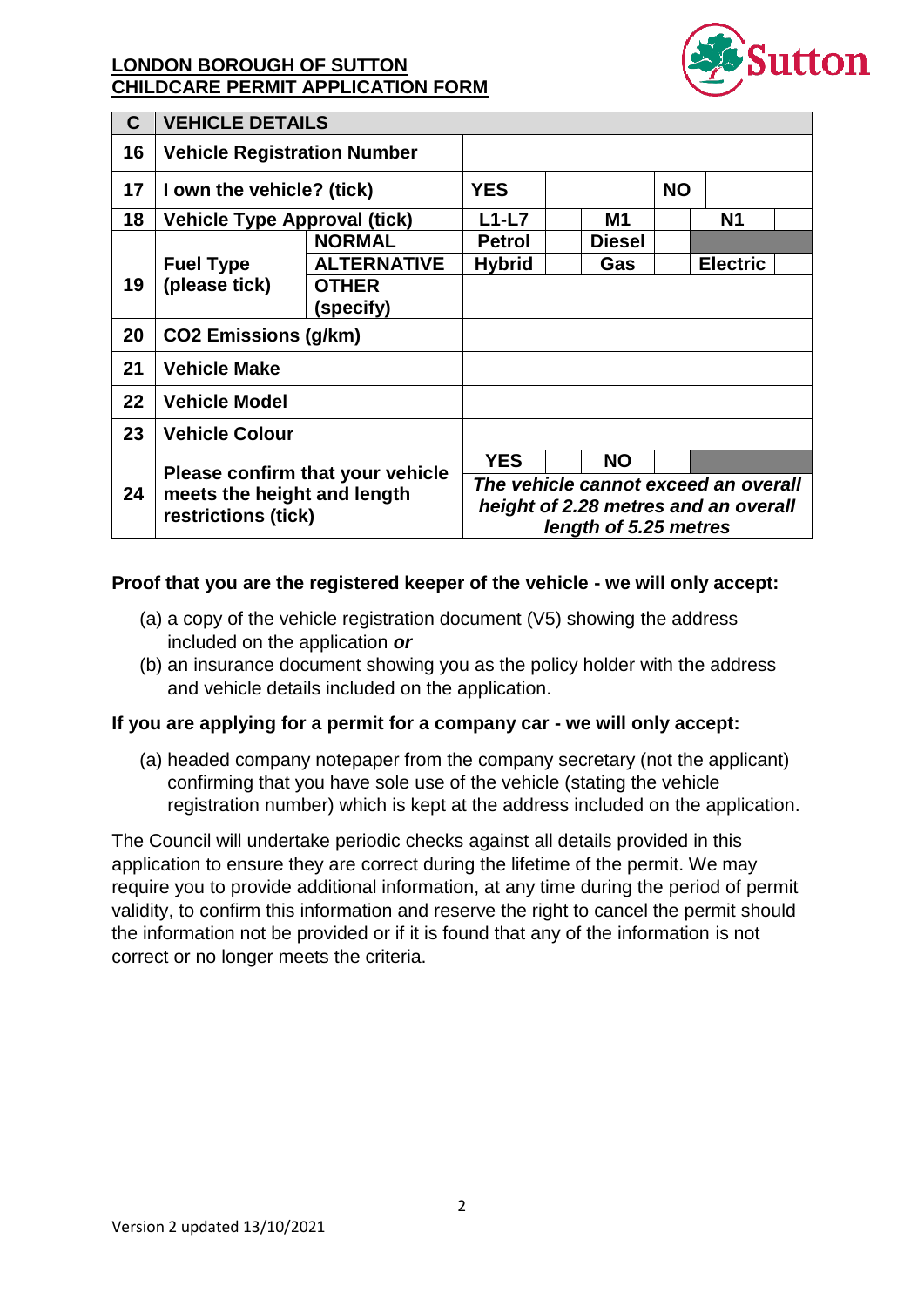

## **DECRLARATION**

By signing below I confirm that

- (a) All details provided in this application are correct and I authorise the Council to undertake any checks necessary to confirm the validity of the information provided.
- (b) I will inform the Council should any of this information change, including but not limited to, no longer being an employee of the company or no longer being the registered keeper of the vehicle included in the application form.
- (c) I have read and agree to abide by the terms and conditions included in the **Childcare Permit Eligibility Requirements and Terms and Conditions** section below.
- (d) I have enclosed payment (£35) and all required evidence with this application.

| <b>SIGNATURE</b> |  |
|------------------|--|
| <b>NAME</b>      |  |
| <b>DATE</b>      |  |

Applications and evidence can be returned:

#### By post or in person to:

SABA (formally Indigo) Customer Office 50 Grove Road Sutton **SM1 1BT** 

Please include a cheque/postal order made payable to "London Borough of **Sutton**". Please **DO NOT** send cash in the post.

Payments can be made by card, cash, cheque or postal order at this office.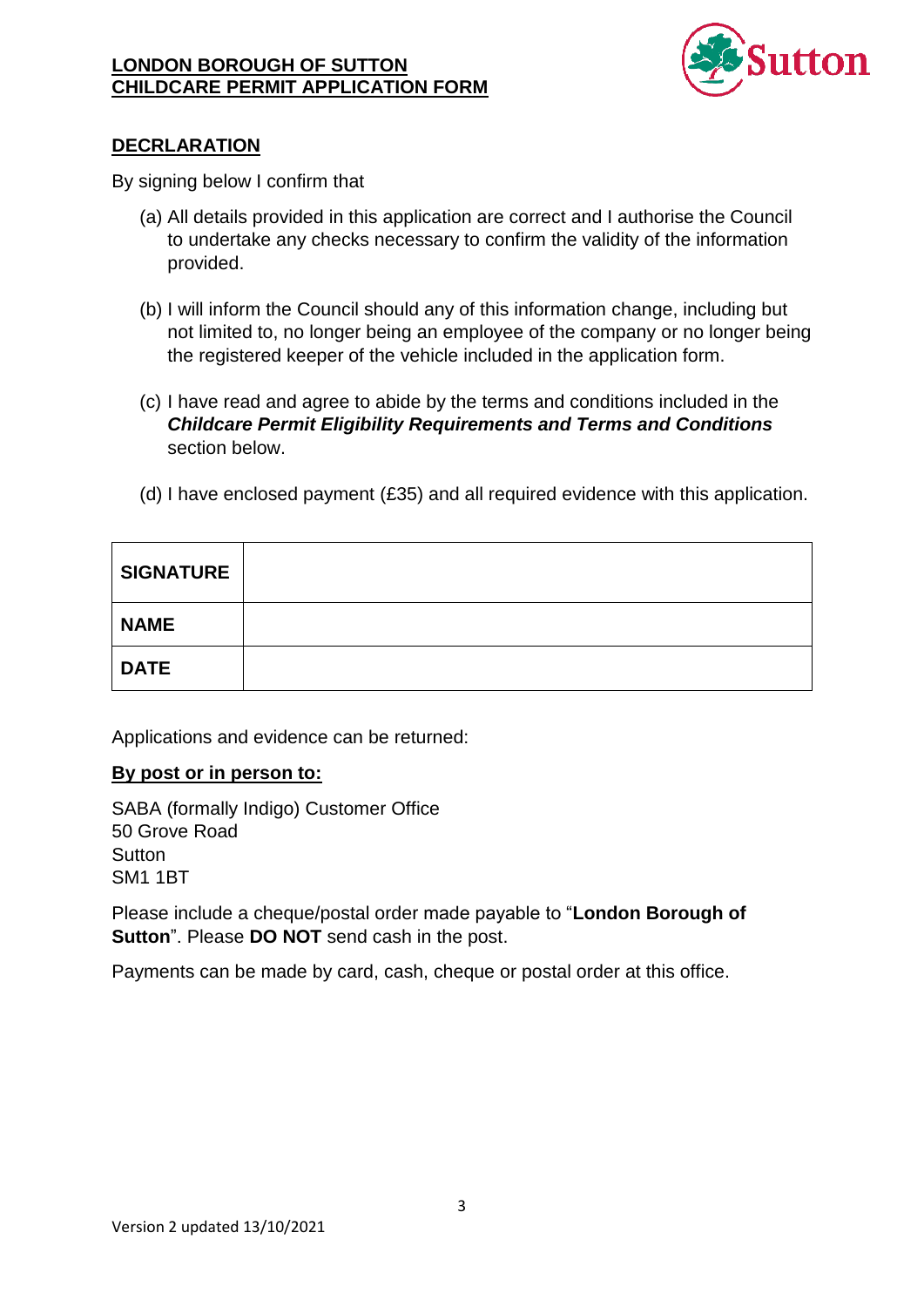

#### **Data Protection Information**

Personal data has been collected by the London Borough of Sutton and Saba Park Services UK Ltd in order to process your permit application. Your personal data may be collected, processed, shared and retained in order to carry out the performance of a public task and fulfil our legal obligations in the following ways:

- To verify the information contained within the application and assess eligibility.
- Shared with third parties for appeals and enforcement. Full details of third parties are available in our privacy policy on our website at www.sutton.gov.uk
- Shared with the police or security organisations to prevent or detect crime  $\omega_{\rm{max}}$
- Data will be stored for a period of six years from the date of permit expiry or as long as you have a valid permit, whichever is longer.

## **Data Rights**

In relation to the personal data which we may hold about you, you have the right to request to: Be informed, have access or rectify incorrect information. You also have the right to object to or restrict our processing of your data. Under Data Protection law we must verify your identity and explain to you our reasons if we do not agree to carry out your request.

#### **Contact and Further Information**

Data protection questions can be made by email to  $dpo@sutton.gov.uk$  or in writing to the Information Officer, Civic Centre, Sutton, SM1 1EA. You further have the right to complain to the Information Commissioner's Office at www.ico.org.uk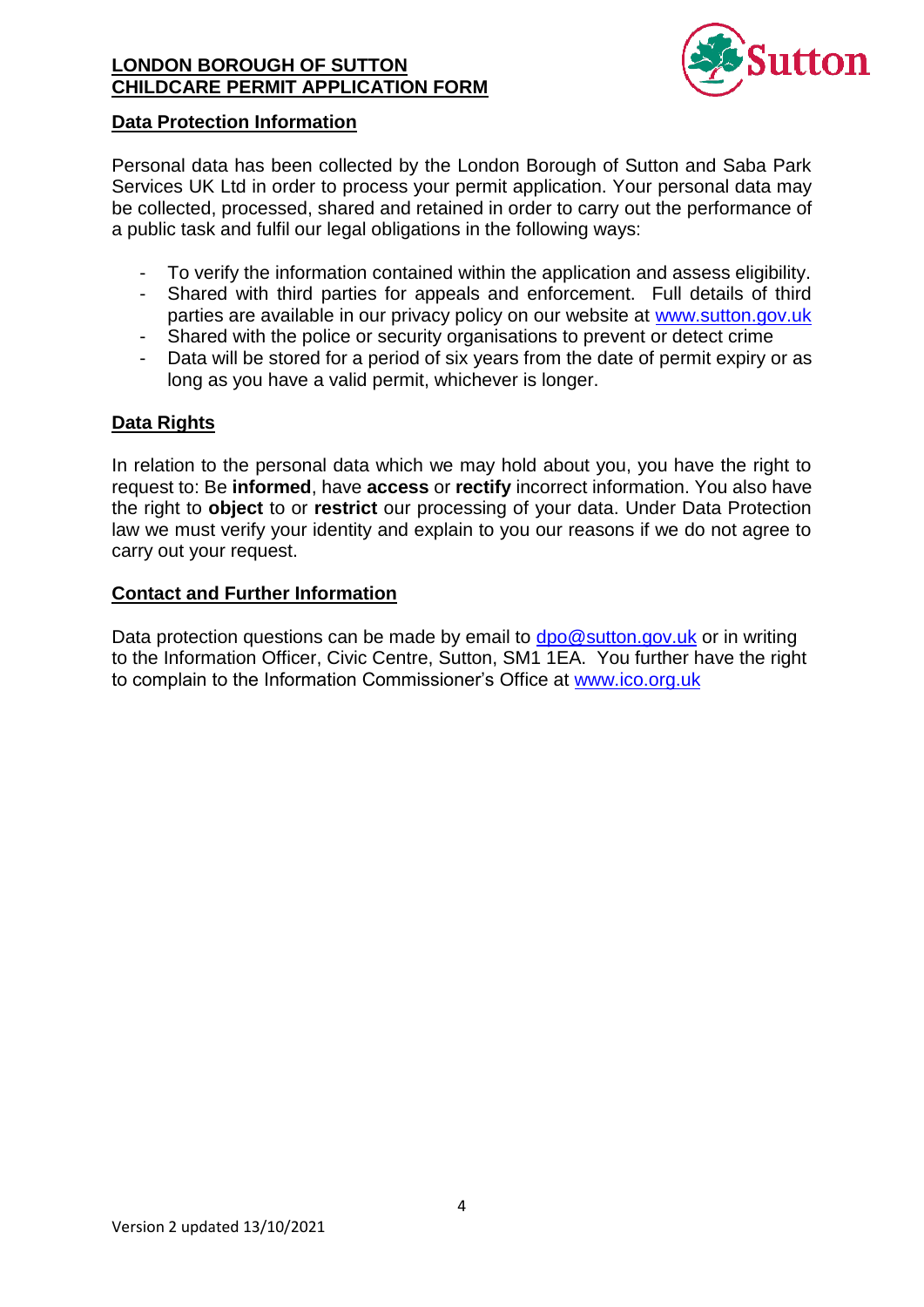

# **CHILDCARE PERMIT ELIGIBILITY REQUIREMENTS AND TERMS AND CONDITIONS**

"childcarer" means an individual, who lives outside of the controlled parking zone or permit parking area, in which they are providing childcare services, for a parent or guardian who lives within that controlled parking zone or permit parking area.

- 1. Each permit will be issued with a protective cover to be displayed on the front or near side of the vehicle upon the leaving of that vehicle in an approved parking place.
- 2. A permit is only valid for the specific vehicle registration quoted on the permit.
- 3. A permit will enable the holder to park in a residents parking place, shared use parking place or Permit Parking Area in the street/zone/area indicated on the permit whilst undertaking the essential care visits to residents in their homes, with no time limit.
- 4. The permit is not valid when any other activity is being undertaken other than the activity which indicated in the application form.
- 5. A permit does not allow the holder to park on yellow lines, in disabled bays, in motorcycle bays, in doctors bays, on bus stops or in loading bays (during the hours of enforcement indicated on any signs), park on the footway (unless signs permit it), obstructing dropped kerbs in place to provide access for vehicles or pedestrians or in any parking place which has been suspended.
- 6. If the vehicle is parked in any area the permit is not valid, or for a purpose which is not valid, then a Penalty Charge Notice may be issued.
- 7. No refund will be issued after the permit has become valid.
- 8. A new permit must be obtained in the event of a change of vehicle, and a charge of £25 will be applied for the unexpired period of the permit, providing the original permit is returned.
- 9. If a permit is lost, stolen, destroyed or mutilated the Permit Holder shall notify the Council immediately and the permit will cease to be valid. A new permit will be issued for the unexpired period of the original and a £25 administration charge will be payable.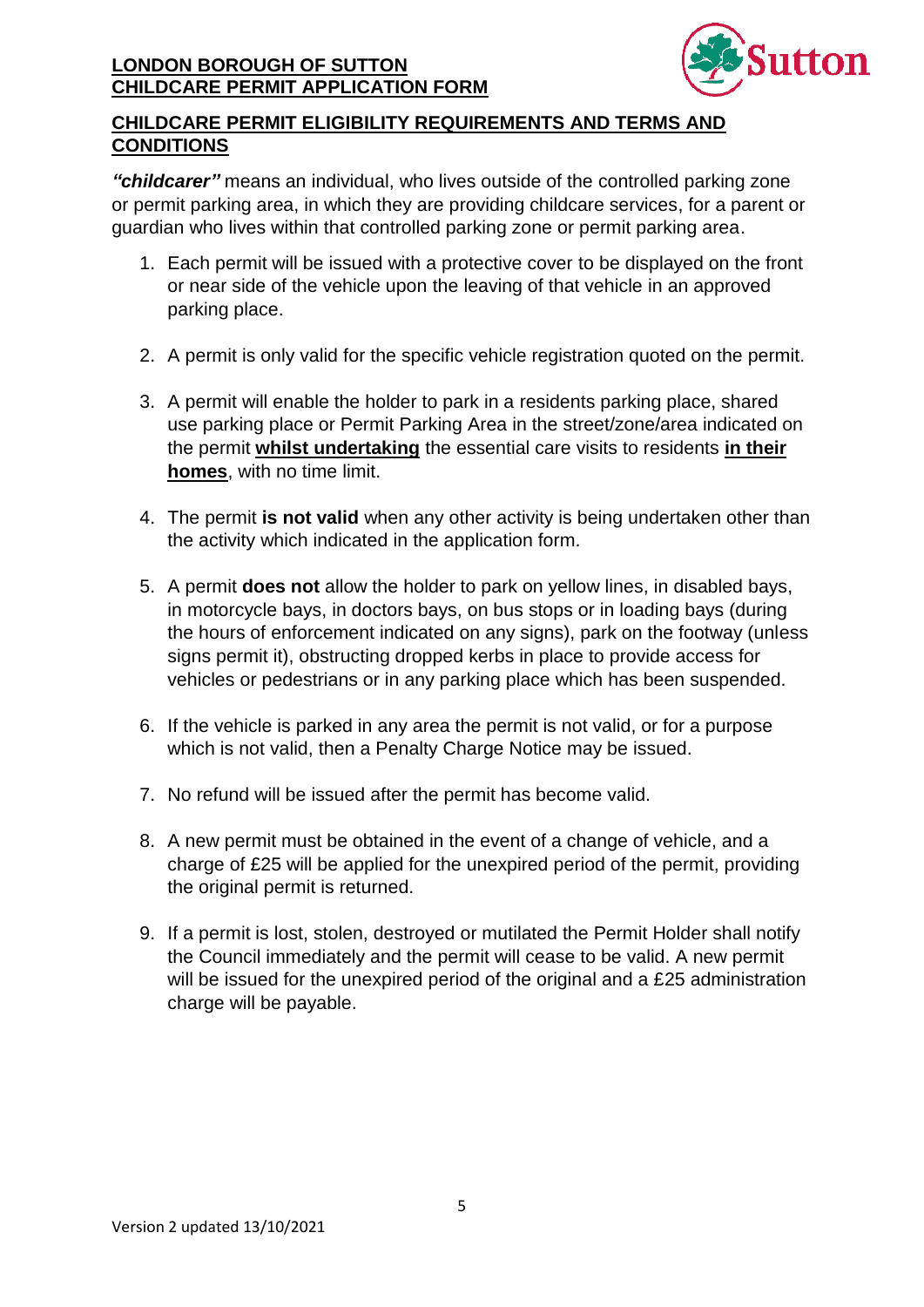

## **APPLICATION FORM GUIDANCE**

Please complete the form in **CAPITALS** using black or blue ink.

Please note all name and address details will need to match the evidence documents required to be provided.

Payment by cheque/postal order will not be processed until we have approved the application. We may require further information to approve your application and if we do we will hold your cheque/postal order whilst we obtain this information.

If your application is not approved then your cheque/postal order will be returned to you.

## **SECTION A**

- $1 -$  Enter your title
- 2 Enter your first name as it appears on any evidence documents.
- 3 Enter your last name as it appears on any evidence items

4 – Enter a day time telephone number we can reach you on in case we have any queries with your application

5 – Enter a valid email address (this will be used for renewal reminders)

6 – Enter the full address, including any flat number, building name and street address as it appears on any evidence items

7 – Enter your full post code

## **SECTION B**

8 – Enter the title of the person you provide childcare services to

9 – Enter the first name, as it appears on any evidence items, of the person you provide childcare services to

10 – Enter the last name, as it appears on any evidence items, of the person you provide childcare services to

11 – Enter a day time telephone number we can reach the person you provide childcare services to in case we have any queries with the application

12 – Enter a valid email address of the person you provide childcare services to

13 – Enter the full address, of the person you provide childcare services to, including any flat number, building name and street address as it appears on any evidence items

14 – Enter the full post code of the person you provide childcare services to